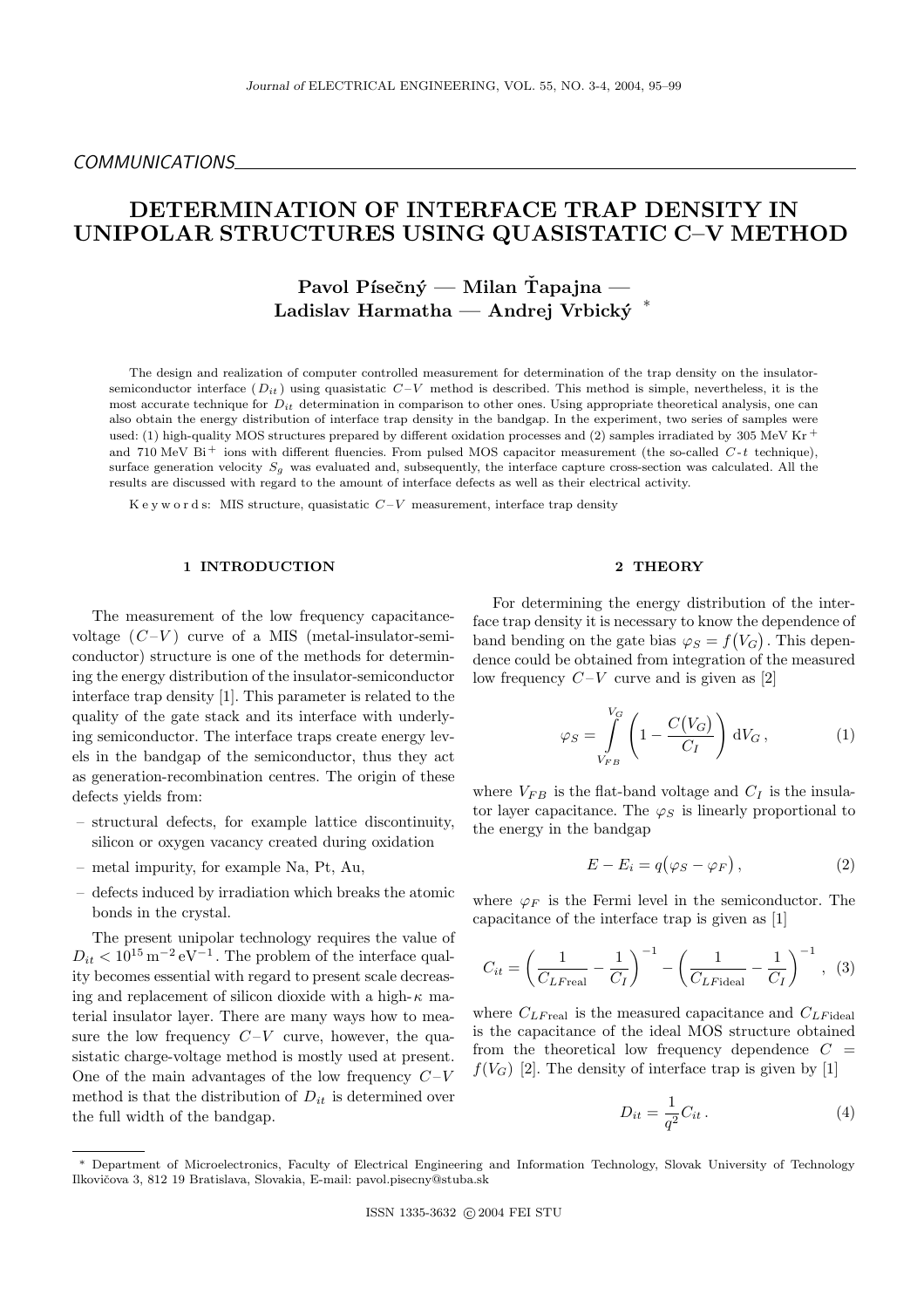

Fig. 1. Measurement set-up.



Fig. 3. Low-frequency  $C-V$  curve of structure FA 2-4.



Fig. 2. Principle of quasi-static charge-voltage method.



Fig. 4. Energy distribution of interface trap density structure FA 2-4.

Table 1. Parameters of oxidation process

| Sample                       | $FA$ 2-4                              | $FA$ 3-2 | $\mathbf{p}$ | D0.D1.D2.D8           |
|------------------------------|---------------------------------------|----------|--------------|-----------------------|
| Oxidation ambient            | $O_2 + 3\%$ HCl $O_2 + H_2$ dry $O_2$ |          |              | $\rm{dry}$ $\rm{O}_2$ |
| Oxidation temperature $(°C)$ | 1050-                                 | 1000     | 1050         | 1050                  |
| Oxide layer thickness (nm)   | 80                                    | 76       | 73           | 100                   |

Hence, one can obtain the energy distribution of interface trap density  $D_{it} = f(E - E_i)$  in the semiconductor bandgap by linking the values of energies from eq. (2) with the values of  $D_{it}$  from eq. (4) at the same gate bias. Performing  $C-t$  measurement [2] to acquire the surface generation velocity  $S_q$ , the magnitude of the interface capture cross-section  $\sigma_{ni}$  could be determined, which defines the electrical activity of traps as [3]

$$
S_g = \sigma_{ni} v_{th} D_{it} , \qquad (5)
$$

where  $v_{th}$  is electron thermal velocity (for silicon  $v_{th}$  =  $1 \times 10^5 \,\mathrm{ms}^{-1}$ ).

# 3 MEASUREMENT SET–UP

For quasistatic measurement we utilized a  $C-V$  meter Keithley 595 which implements the charge-voltage method (Fig. 1). In this method, a linear step voltage is applied to the gate of the MIS structure and subsequent charge transfer from the response to the voltage increment is measured (Fig. 2) [4]. Another way of quasistatic measurement is the current-voltage method. However, the charge-voltage technique has a better noise resistance in comparison with the current-voltage method. The next advantage arises from application of  $Q/t$  current, from which it is possible to distinguish the equilibrium of measurement. For controlling the measurement and data visualization, program ZENON was designed. The input parameters of the measurement are very important for the low-frequency  $C-V$  curve. The main parameter is the rate of the voltage step (voltage step and delay between single steps), which provides retrieving of the structure to the equilibrium state and thereby influences the magnitude of the oxide capacitance in inversion. Note that equation (3) can be applied only in equilibrium. For cal-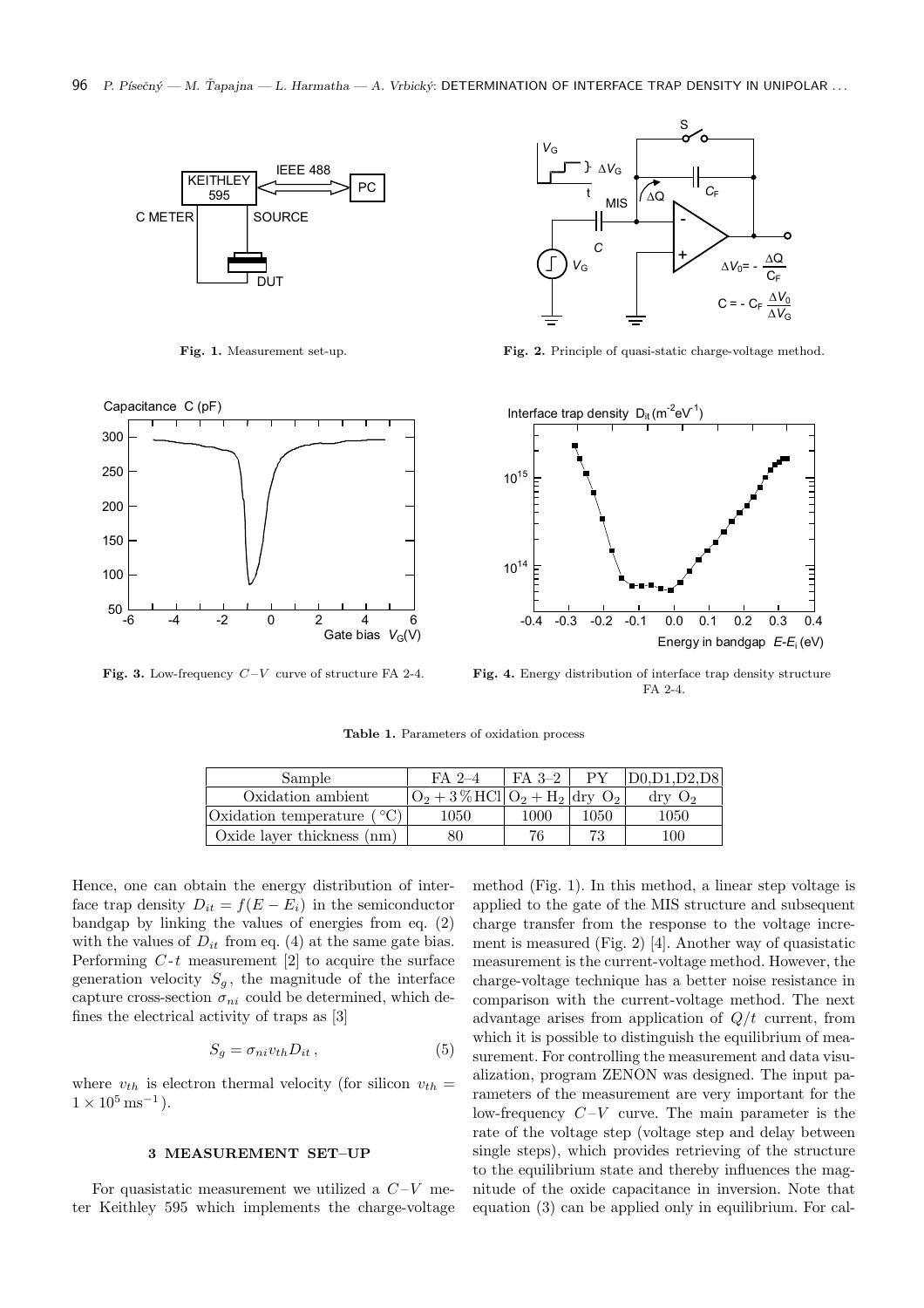

Fig. 5. Low-frequency  $C-V$  curve of structure FA 3-2.



Fig. 6. Energy distribution of interface trap density of structure FA 3-2.

Table 2. Parameters of investigated structures (the first series).

| Sample                          | $FA$ 2-4             | FA 3-2                                                               | PY                    |
|---------------------------------|----------------------|----------------------------------------------------------------------|-----------------------|
| Oxidation<br>ambient            | $O_2$ + HCl          | $O_2 + H_2$                                                          | $\rm{dry}$ $\rm{O}_2$ |
| $V_{FB}\; ({\rm V})$            | $-0.13$              | $-0.69$                                                              | $-0.01$               |
| $D_{it}(m^{-2}eV^{-1})$         | $8.1 \times 10^{13}$ | $4.1 \times 10^{14}$                                                 | $1.6 \times 10^{14}$  |
| $S_q$ (ms <sup>-1</sup> )       | $1.2 \times 10^{-4}$ | $6.6 \times 10^{-5}$                                                 | $1.5 \times 10^{-3}$  |
| $\tau_q(\mu s)$                 | 280                  | 1220                                                                 | 1200                  |
| $\sigma_{ni}$ (m <sup>2</sup> ) |                      | $8.15 \times 10^{-24}$ $2.93 \times 10^{-24}$ $9.37 \times 10^{-23}$ |                       |

culation of the interface trap density energy distribution the program ARTEMIS was designed.

#### 4 EXPERIMENT AND RESULTS

To verify the function of the designed measurement set-up and to demonstrate the method feasibility, two series of samples were analyzed. In the first one, highquality MIS structures with  $SiO<sub>2</sub>$  as an insulating layer were fabricated by thermal oxidation in different ambient and temperature. The second series of samples were exposed to heavy-ion  $(Kr^+, Bi^+)$  irradiation with different fluencies in order to damage the  $SiO<sub>2</sub>$ -Si interface. From the measurements described above, the cross-section of radiation defects was evaluated. The  $V_{FB}$  and  $S_g$  values are obtained from high-frequency  $C-V$  and  $C-t$  measurements, respectively [5].

An n-type, antimony doped,  $\langle 100 \rangle$ -oriented homogeneous wafer with resistivity of  $2-5 \Omega$ cm and thickness  $300 \mu m$  was used as a substrate of all structures. The SiO<sub>2</sub> gate layer of all structures was prepared by thermal oxidation listed in Tab. 1. Gates were prepared by vapour deposition of Al with thickness  $1.3 \mu$ m and patterned photolithographically. The samples were annealed in  $N_2 + H_2$  at 460 °C for 20 minutes after manufacturing. After these steps, samples D1, D2 and D8 were exposed to various irradiations (Tab. 3).

Figures 3, 5 and 7 show experimental low-frequency  $C-V$  curves of structures FA 2-4, FA 3-2 and PY, respectively. As one can see, capacitance in strong inversion is equal to that in accumulation (n-type substrate), hence according to equations described in section 2, differences between experimental data and fitted theoretical ones yield the energy distribution of  $D_{it}$  in the band gap (shown in figures 4, 6 and 8).

For comparison, the interface trap density  $D_{it}$  was determined as mean values at  $\pm 0.1$  eV near the middle of the band gap (Tab. 2). The lower  $D_{it}$  of the structure FA 2-4 made in  $O_2 + 3\%$  HCl in comparison with the structure FA 3-2 made in  $O_2 + H_2$  is probably due to gettering effects of Cl atoms at the  $Si-SiO<sub>2</sub>$  interface. It is interesting that structure FA 2-4 with interface trap density as low as  $8.1 \times 10^{13} \,\mathrm{m}^{-2} \mathrm{eV}^{-1}$  exhibits a higher value of surface generation velocity than sample FA 3-2 (with  $D_{it} = 4.1 \times 10^{14} \,\mathrm{m}^{-2} \mathrm{eV}^{-1}$ ). This effect is caused by changed electrical activity of interface traps regarding to the approximately 3 times higher interface capture cross-section of structure FA 2-4. From these results it is obvious that several methods have to be employed for complex study of interface.

Structure PY (Fig. 7) prepared by present technology in dry  $O_2$  shows excellent flat-band voltage ( $V_{FB}$  =  $-0.01$  V) and low value of  $D_{it}$ . It indicates a negligible amount of effective defect charge in  $SiO<sub>2</sub>$  layer and at its interface with silicon. However,  $S_g$  determined from  $C$ -t measurement has an exceptionally high value. This issue is reflected in a large capture cross-section of interface traps or, in other words, the concentration of traps at the interface is low but they act as efficient generationrecombination centers, thereby causing carrier mobility lowering in the channel. For their sufficient suppressing by process optimization it is necessary to use both equilibrium as well as non-steady state measurement methods.

Figure 9 shows low-frequency  $C-V$  curves of nonirradiated (D0) and irradiated (D1, D2 and D8) samples, where in the second case various ion masses and fluencies were used (Tab. 3). The values of  $D_{it}$  in Tab. 3 were determined at 0.22 eV over the middle of the bandgap (Fig. 10).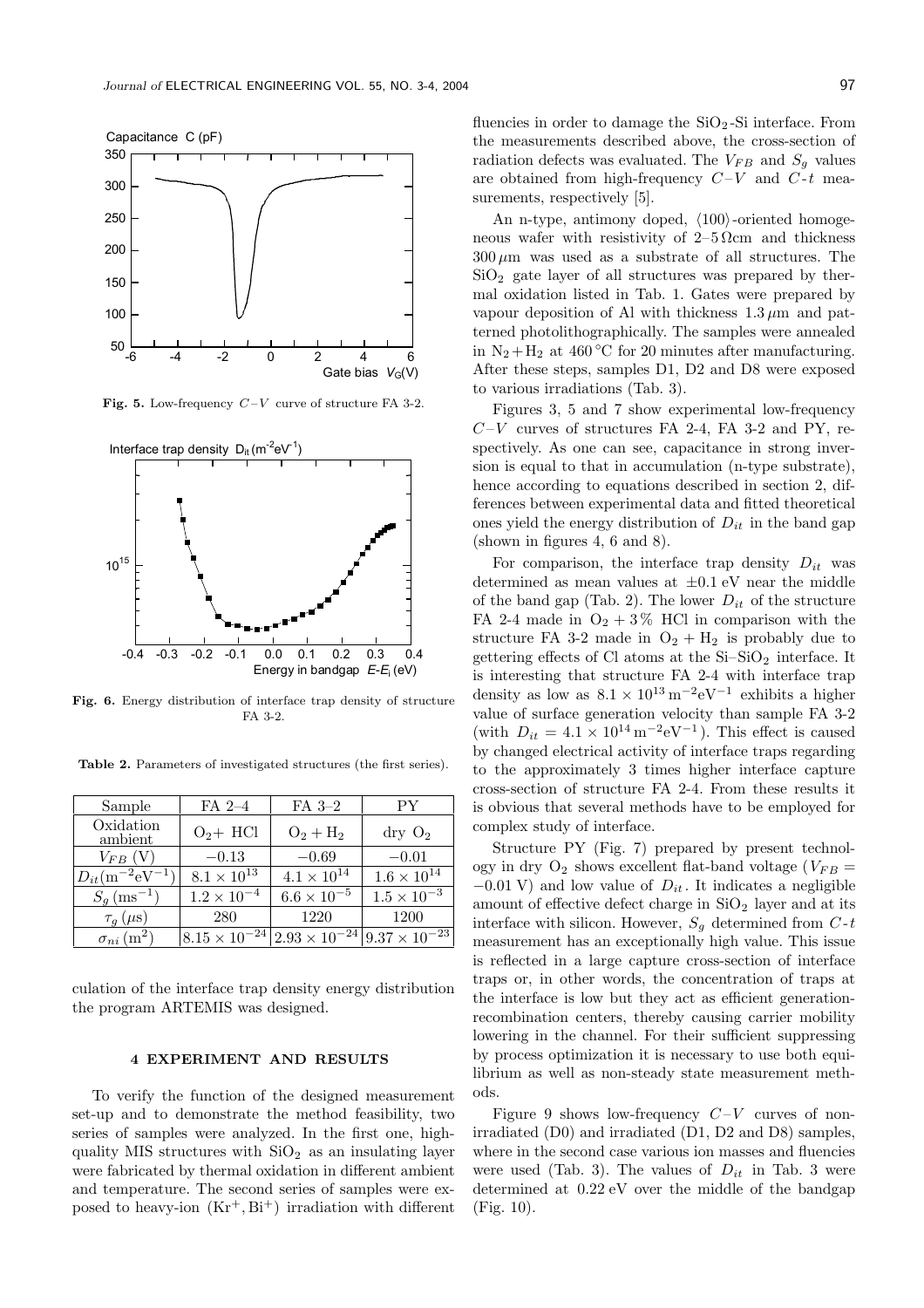

**Fig. 7.** Low-frequency  $C-V$  curve of structure PY.



10 14 Interface trap density  $D_{it} (m^{-2} eV^1)$ )  $10^{15}$ Energy in bandgap  $E-E_i$  (eV) -0.3 -0.2 -0.1 0.0 0.1 0.2

Fig. 8. Energy distribution of interface trap density of structure PY.



Fig. 9. Low-frequency  $C-V$  curves of structures D0, D1, D2 and D8.

Fig. 10. Energy distribution of interface trap density structures D0, D1, D2 and D8.

| Sample                                       | D0                   | D <sub>1</sub>                                                      | D <sub>2</sub>       | D <sub>8</sub>         |
|----------------------------------------------|----------------------|---------------------------------------------------------------------|----------------------|------------------------|
| Irradiation                                  |                      | $Kr^+$                                                              | $Kr^+$               | $\rm Bi^{+}$           |
| Energy (MeV)                                 |                      | 305                                                                 | 305                  | 710                    |
| Fluency $\rm (cm^{-2})$                      |                      | $10^{9}$                                                            | $10^{10}$            | 10 <sup>9</sup>        |
| $V_{FB}$ (V)                                 | $-0.1$               | $-0.4$                                                              | $-1.2$               | $-0.5$                 |
| $D_{it}$ (m <sup>-2</sup> eV <sup>-1</sup> ) | $9.1 \times 10^{14}$ | $2.4 \times 10^{15}$                                                | $1.3 \times 10^{16}$ | $1.86 \times 10^{16}$  |
| $S_q$ (ms <sup>-1</sup> )                    | $2.2 \times 10^{-3}$ | $3.1 \times 10^{-3}$                                                | $1.3 \times 10^{-1}$ | $4.5 \times 10^{-1}$   |
| $\sigma_{ni}$ (m <sup>2</sup> )              |                      | $2.42 \times 10^{-23}$ 1.29 $\times 10^{-23}$ 1.0 $\times 10^{-22}$ |                      | $2.42 \times 10^{-22}$ |

Table 3. Parameters of investigated structures (the second series).

The radiation changes interface trap density  $D_{it}$  which can be observed on the slope of  $C-V$  curves in depletion and weak inversion region. Also the flat-band voltage  $V_{FB}$ shifts to a higher negative value with increasing fluency (compare D1 with D2). From the experimental data one can conclude that the increase of fluency and ion mass induces a growth of  $D_{it}$  and  $S_g$ , thus the interface deteriorate. Nevertheless, irradiated MOS structures retain their basic capacitance behavior even after high-energy radiation. One could speculate about the nature of the interface traps. Non-irradiated sample (D0) and sample D1

have interface capture cross-sections which are very close to counterpart samples D2 and D8 with approximately one order higher magnitude of  $\sigma_{ni}$ . Variation of interface capture cross-sections suggests transition of defects, therefore in the case of  $Kr^+$  irradiation, an approximate threshold value of fluency  $10^9 \text{ cm}^{-2}$  could be deduced. At fluencies higher than this value,  $Kr^+$  irradiation results in the formation of high order defects. However, for a better understanding of the defect structure other analytical methods have to be used [6].